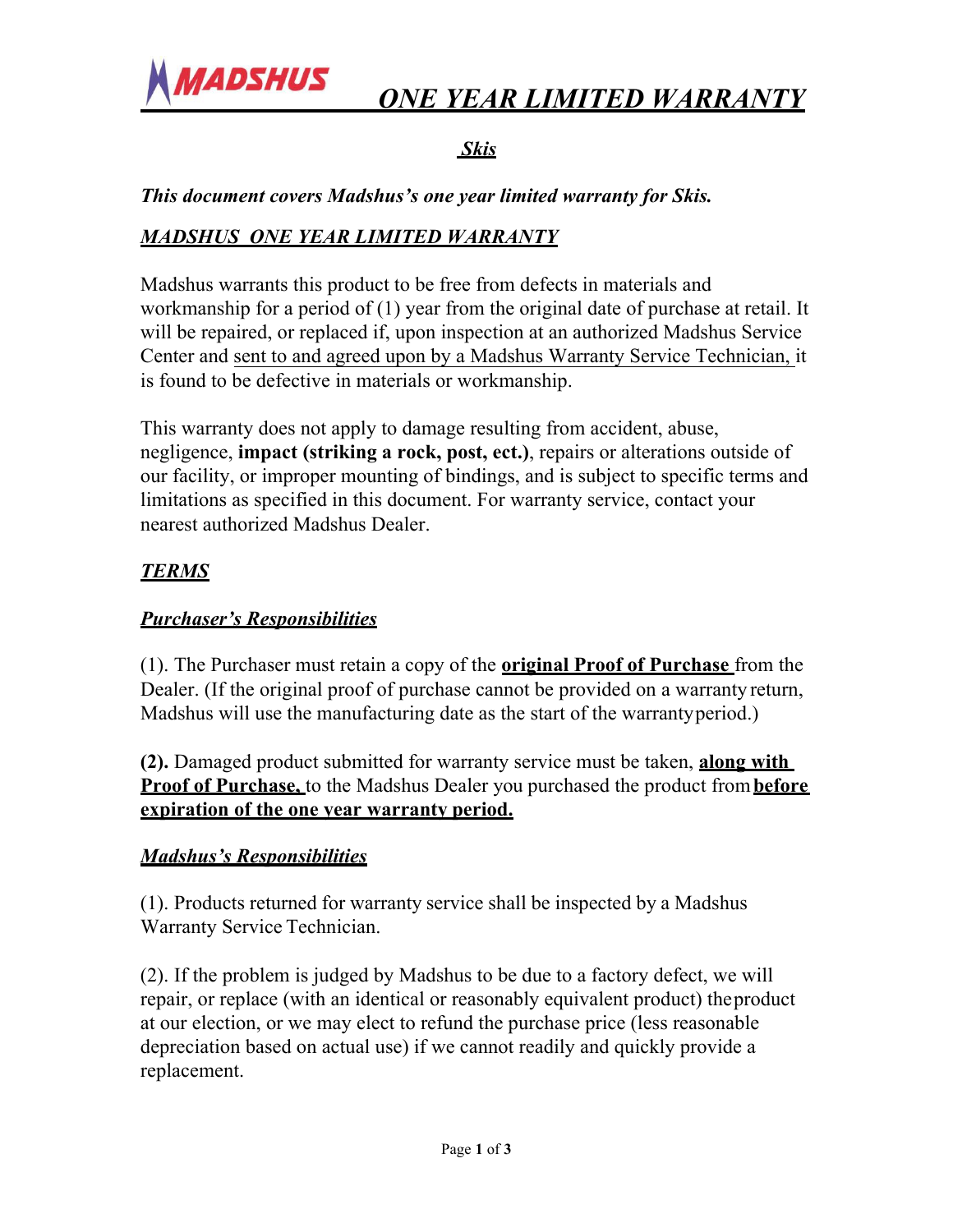

# *ONE YEAR LIMITED WARRANTY*

(3). Skis marked with "DEMO" in the side wall are considered C+ or second quality and may only be replaced with skis that are considered C+ quality. C+ represents a cosmetic defect. Durability and performance are equal to anA-grade ski. All other aspects of the warranty policy will be handled as normal on this product.

(4). Madshus will return the repaired or replacement product at our expense, but if we determine that there is no defect or that the defect resulted from causes not within the scope of this warranty, storage and or return of the product will be atthe customers expense.

(5). The Madshus WarrantyManager makes the final determination concerning defects in materials and workmanship.

#### *Limitations*

**(1).** Madshus limits all implied warranties (including, but not limited to fitness and merchantability) to one (1) year from the original date of purchase at retail. **In the event that the purchaser is unable to provide proof of purchase, the warranty period shall be one year from the date ofmanufacture.**

(2). This warranty extends onlyto the original retail purchaser and is not transferable.

**(3).** Madshus's sole liability from this warranty is limited to repair and replacement of defective product. **Under no circumstances shall Madshus be held liable for death or injuries to persons, damage to property, or for incidental, contingent or consequential damages or expenses arising from the use of Madshus products.**

**(4). Replacement products under this warranty are warrantied only for the remainder of the original warranty period.**

#### *Dealer's Responsibilities*

(1). **Request a copy of the original Proof of Purchase** and determine ifthe product is still under warranty.

(2). Inspect the product to try and make a determination of thedefect.

(3). Contact a Madshus Customer Service Representative and be prepared togive the following information.

(a). Account number. (f). Product model and size.